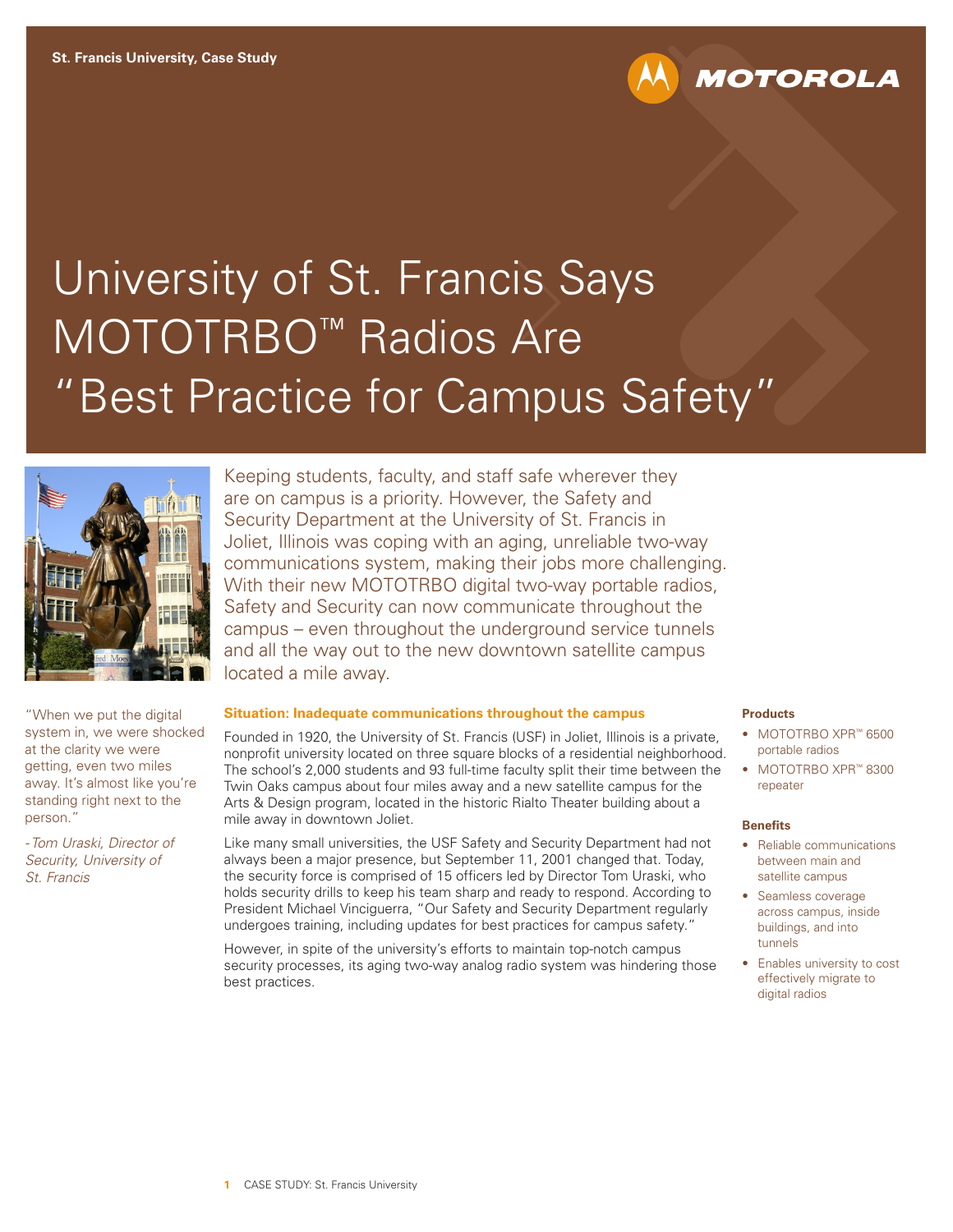

"Keeping costs down and having our radios continue working through long shifts and in adverse weather conditions is critical," "We chose MOTOTRBO because of the IP57 submersible rating, which means less downtime and fewer repairs. In addition, the IMPRES Batteries give us nearly double the talk time."

*- Bob Tenuta, CFO, University of St. Francis.*

### **Poor audio, interference, and dead spots**

"When I first came to USF, the first thing I wanted to do was switch out the communications system," says Uraski. "It was an old system with different types of radios. The audio was terrible, there was constant interference and chatter on the channel, and getting a signal through buildings that were built in the pre-World War II years was really difficult."

In addition, Uraski knew that the existing repeater, a small desktop unit, would be inadequate for extending communications to the new satellite campus downtown. Having experienced the quality of Motorola radios at his former position as director of security for another university, Uraski proposed switching out the existing system with new technology.

"When I talked about it with Larry Burich, Executive Director of Operations and Facilities Management and our CFO, Bob Tenuta, they took a visionary approach and recommended that we take it a step further," says Uraski. "They wanted to use this opportunity to start migrating our radios to digital."

### **Solution: MOTOTRBO digital portable radios**

Uraski contacted Dennis Burda at Miner Electronics, a local Motorola channel partner, to discuss the situation and develop a proposal. After learning about the situation, Burda recommended MOTOTRBO digital portable radios.

The MOTOTRBO radios would provide reliable coverage between the university's main and downtown campus, ensure more crisp audio throughout the coverage area and help eliminate dead spots within the campus buildings and the underground service tunnels. The enhanced call management capability of MOTOTRBO would enable the Safety and Security team to talk privately one-to-one or facilitate a group call for real-time emergency alert notification to the entire team. Text

messaging would also allow discrete messages to be exchanged either through pre-programmed emergency notifications or short, free-form messages. And thanks to the radios' digital technology, the static, noise, and interference of the old analog radios would be a thing of the past.

Last but not least, the radios would help the university facilitate a smooth and cost-effective transition to digital communications. MOTOTRBO radios are dual-mode, which means that a simple switch allows them to easily toggle back and forth between analog and digital. The dual-band capability of the MOTOTRBO radios would allow the university to purchase MOTOTRBO radios for the Safety and Security Department first and then convert maintenance and other campus employees, who still use the analog radios, to digital technology as budget became available.

The Motorola channel partner gave Uraski's team a set of demo radios to test effectiveness. "The first time we tried them, the clarity of the MOTOTRBOs blew me away," Uraski says. "I've never heard twoway radios sound this good before."

The channel partner mounted a repeater on top of the tallest building on the main campus and one on top of the Rialto building downtown. This has not only enabled the Safety and Security Department to easily communicate between the two campuses, but also gives a clear signal down into the service tunnels that run underneath the buildings.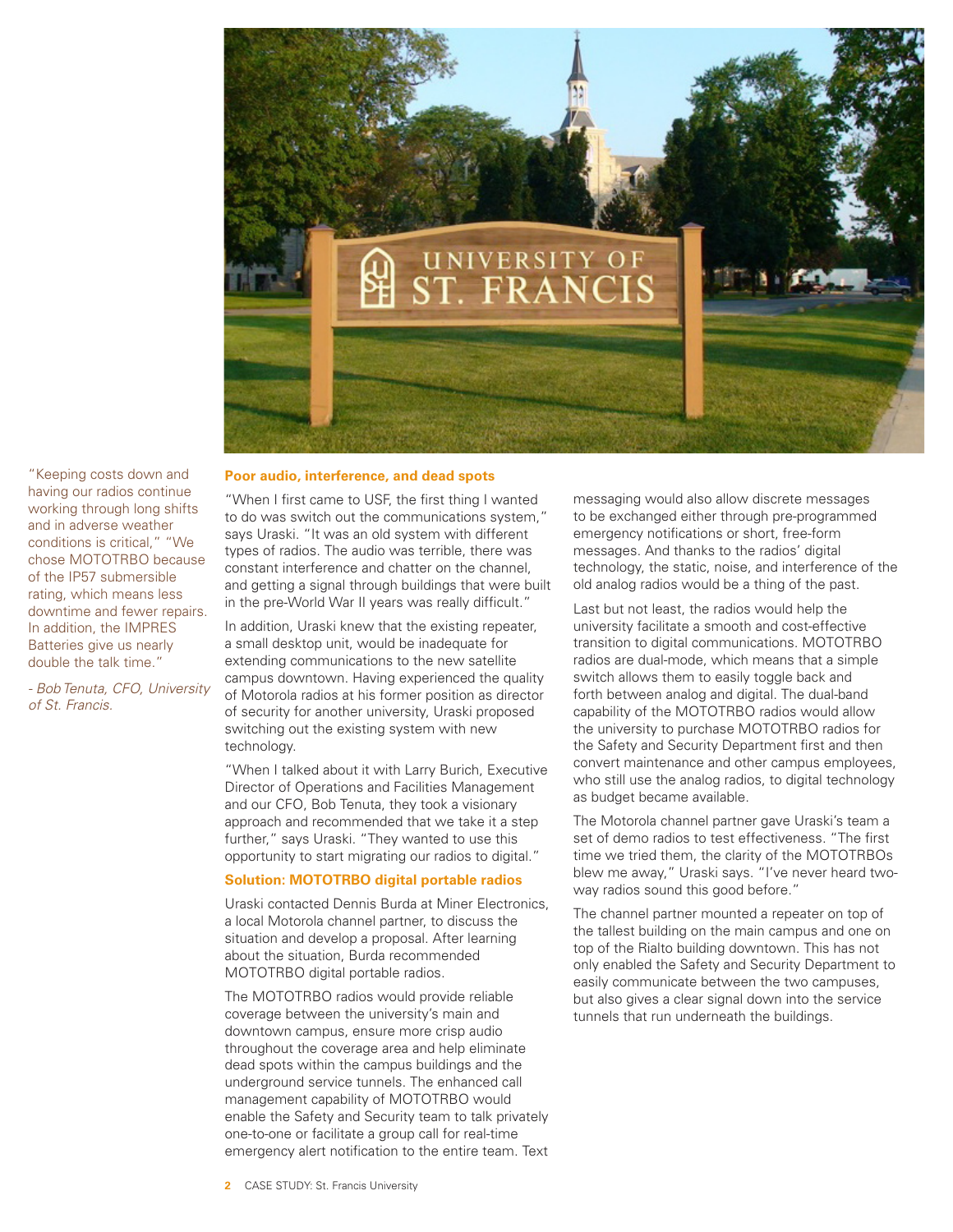# "The features MOTOTRBO provides will be of immense value to our facilities, transportation and security teams."

– *Larry Burich, Executive Director of Operations and Facilities Management,* 

*University of St. Francis*

# **Results:**

Miner Electronics mounted a repeater on top of the tallest building on the main campus and one on top of the Rialto building downtown. This has not only enabled the Safety and Security Department to easily communicate between the two campuses, but also gives a clear signal down into the service tunnels that run underneath the buildings.

"When our security team is driving to the Twin Oaks campus from the main or Rialto, they can communicate with each other via MOTOTRBO radios, almost to the edge of Twin Oaks, which is nearly four miles away," Burich says. "As we move forward with our transition to all digital, the features MOTOTRBO provides will be of immense value to our facilities, transportation and security teams; especially the ability to link all of our remote campus repeaters through the Internet with MOTOTRBO's IP Site Connect."

With the new MOTOTRBO radios, the University of St. Francis Safety and Security Department now has:



*Motorola MOTOTRBO XPR Digital Radios*

- **Communications throughout the campus:** With the old radio system, campus security was unable to communicate with the classrooms located on the lower level; into the tunnels below the buildings; or between the main and downtown campuses. Today those dead spots or coverage gaps are virtually eliminated on both campuses; and the extended range of the MOTOTRBO system enables seamless communications between the campuses.
- **Enhanced privacy:** Text messaging allows the Safety and Security team to quickly and discretely send information, either through pre-programmed emergency notifications or short, free-form messages. "With private, discreet communication on campus being a priority, MOTOTRBO provides USF with multiple communication paths through features like Oneto-One calling, private free form text messaging, Radio ID, and Emergency Call," says Uraski.
- **Crisper audio:** MOTOTRBO radio technology suppresses background noise and improves audio quality. "When we put the digital system in, we were shocked at the clarity we were getting, even two miles away," says Uraski. "It's almost like you're standing right next to the person."
- **Greater calling capacity:** MOTOTRBO digital radios double the capacity of the university's old analog radios, enabling more officers to communicate over existing licensed channels, without worrying about interference.



"As we move forward with our transition to all digital, the features MOTOTRBO provides will be of immense value to our facilities, transportation and security teams; especially the ability to link all of our remote campus repeaters through the Internet with MOTOTRBO's IP Site Connect."

*- Larry Burich, Executive Director of Operations and Facilities Management, University of St. Francis*